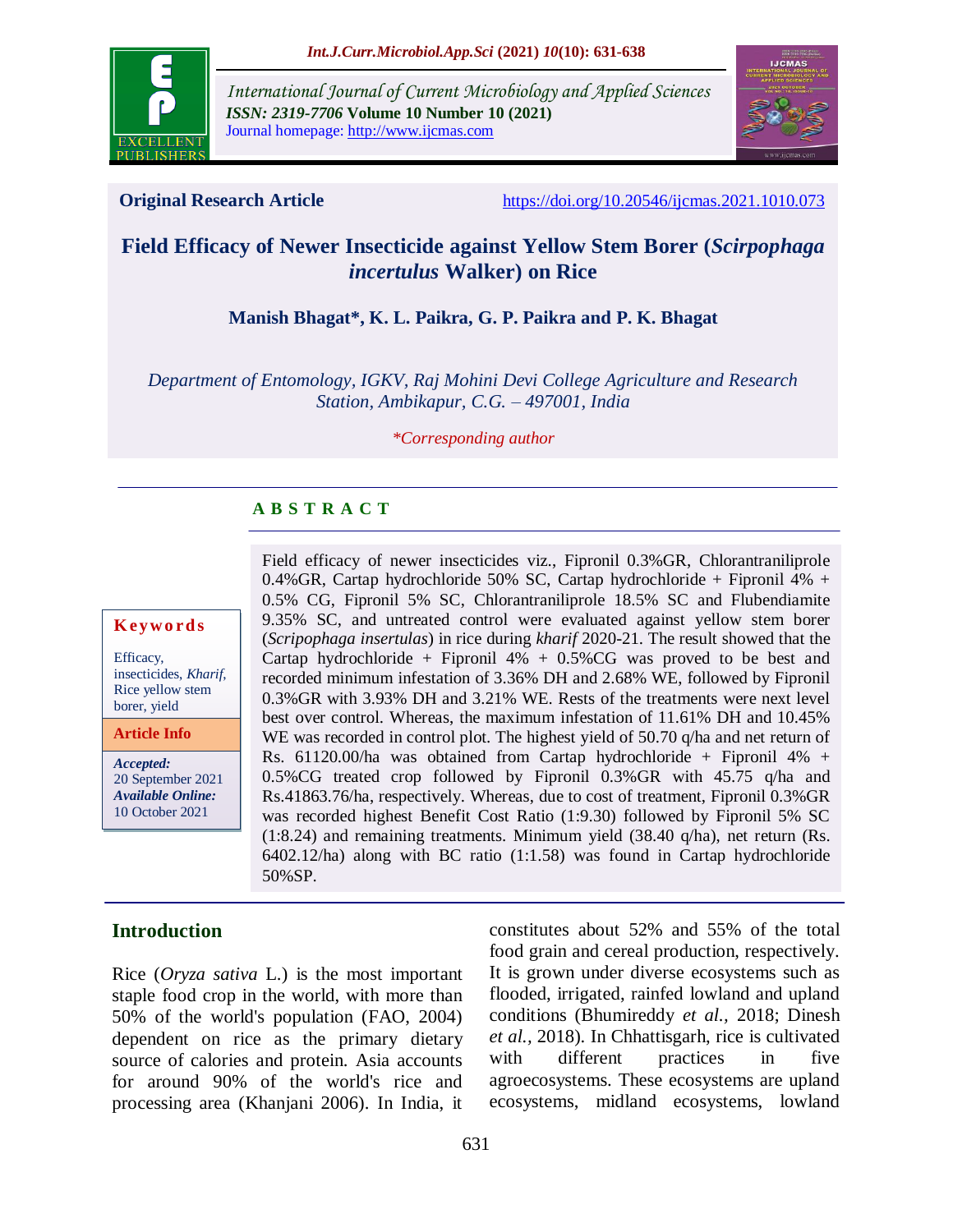ecosystems, submergence-prone and irrigated ecosystems. The state of Chhattisgarh is known as the rice bowl of India. In Chhattisgarh, rice is mainly grown under rainfed ecosystem during *Kharif* season and is completely dependent on monsoon. It occupies an area of 3.68 million ha of total 5.9 million ha cultivated area with productivity of 2.02 tones. Chhattisgarh state contributes 5.26 per cent of the total rice production of the country.

Worldwide, around 52 per cent of the rice production is lost yearly due to biotic agents, of which insect-pests attribute 21 per cent (Yarasi *et al.,* 2008). Worldwide, around 52 per cent of the rice production is lost yearly due to biotic agents, of which insect-pests attribute 21 per cent (Yarasi *et al.,* 2008). The yellow stem borer (*Scripophaga insertulas*) is one of the major pests of rice. Its freshly developed larva, penetrate the stem for feeds into the inner tissues and cut the food supply to the upper part of the affected stem. Dead hearts are formed when the insect attacks the vegetative stage (Chatterjee and Mondal, 2014). Result in destruction of growing point and white ears head (WE) bearing panicles at the panicle bearing stage in older plant at reproductive stage. Yield decline is observed to be strongly associated with dead-heart and white ear-hair infestations of the crop (Dhaliwal *et al.,* 2010). The average loss of yield in rice accounted for 30 per cent due to stem borers, (Rahman *et al.,* 2004; Parwez *et al.,* 2005; Krishnaiah and Varma, 2015).

Chemical insecticides are still front-line weapons for pest control. However, the indiscriminate use of insecticides has resulted in a loss of protection leading to the growth of resistance to insecticides. In the circumstances of the use of novel insecticides, the requirement for justification of chemical protection as the first line of protection is unique to target species.

#### **Materials and Methods**

The present research work was conducted at the area of Research-cum-Instructional Farm of R.M.D College of Agriculture and Research Station, Ambikapur (C.G.) during *kharif* season 2020-21. The trials were laid in Randomized Block Design (RBD) with the three replications. The crop variety MTU-1010 was transplanted in the main field having  $5 \times 4$  m<sup>2</sup>, plot size with 30 cm x 15 cm (R x P). The data was recorded from randomly selected 10 hills per plot at 7 and 14 days after each application of insecticide. The effectiveness of treatments against yellow stem borer of rice was assessed on the basis of total number of dead hearts and white ears. The required quantity of insecticide was calibrated and applied in the field. The first application of insecticides were applied at 40 DAT by standard method and second application was done at15 days after first application

## **Percent damage was subsequently worked out.**

|                                                                   | Dead heart $(\% )$<br>Number of Dead heart(DH)<br>$\times 100$ |  |  |  |  |  |  |
|-------------------------------------------------------------------|----------------------------------------------------------------|--|--|--|--|--|--|
| $=$                                                               | Total number of tillers                                        |  |  |  |  |  |  |
| White ear head (%)<br>Number of White ear head (WEH) $\times 100$ |                                                                |  |  |  |  |  |  |
|                                                                   | Total number of tillersl                                       |  |  |  |  |  |  |

The grain yield was recorded in plot basis and expressed in tones/ha. The data obtained from the individual plant observations from RBD experiment was analyzed statistically as per the standard procedure.

## **Results and Discussion**

The efficacy of seven newer insecticides viz., Fipronil 0.3%GR, Chlorantraniliprole 0.4%GR, Cartap hydrochloride 50%SC,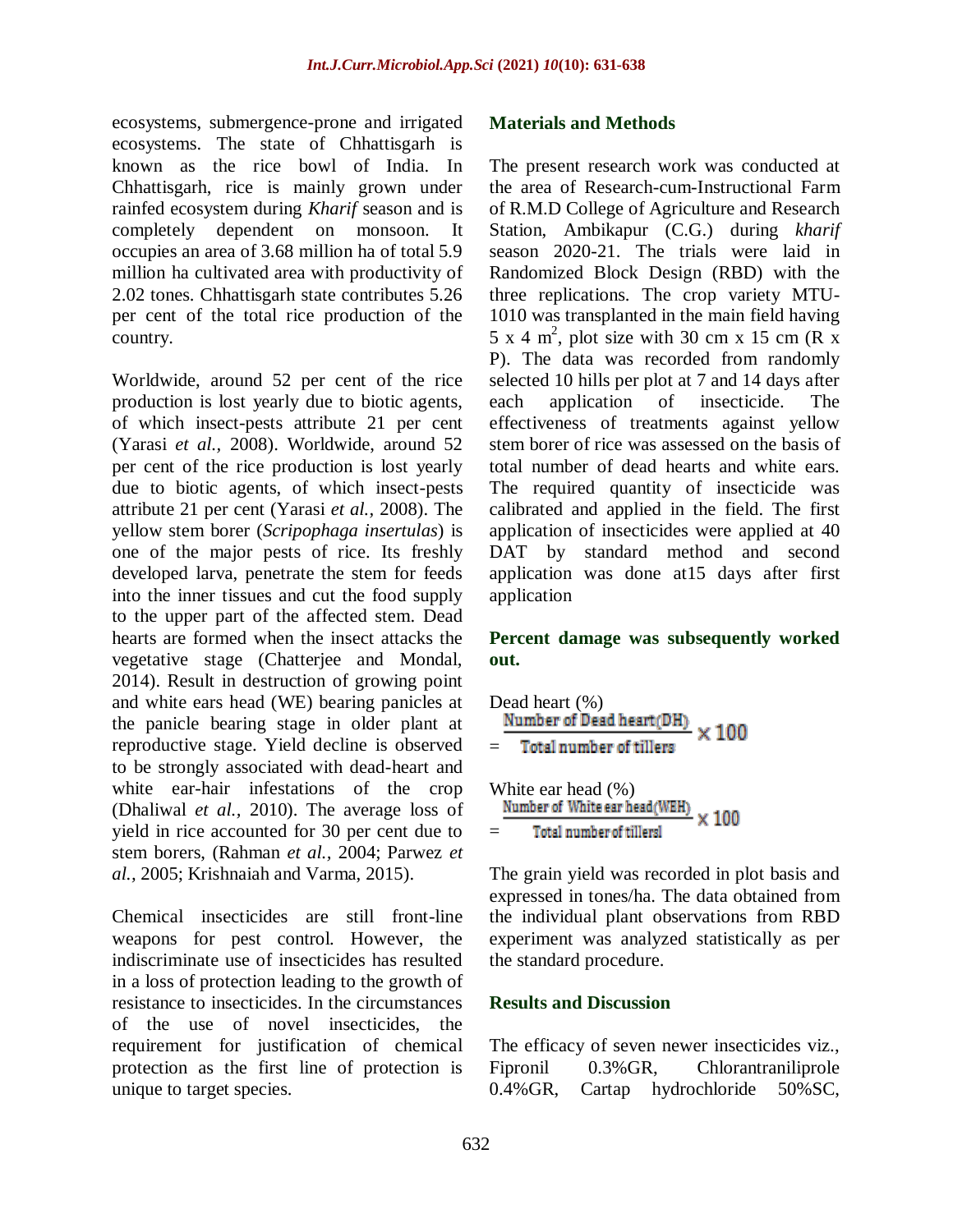Cartap hydrochloride + Fipronil  $4\% + 0.5\%$ CG, Fipronil 5%SC, Chlorantraniliprole 18.5% SC and Flubendiamite 9.35%SC along with untreated control were evaluated against the rice yellow stem borer (YSB) during *Kharif* 2020-21, which are presented in Table.2.

## **Efficacy of newer insecticides against the infestation (dead heart) of YSB on rice after first and second spray**

## **Pre treatment observation**

Pre-treatment observation was recorded for assessing whether the damage by the pest was uniformly distributed over all the treatments. The dead heart infestation percentage ranged from 7.62 to 10.35.

# **15th day after first spray**

The result revealed on the pest infestation of 15th days after first spray, all the treatments had registered significantly low infestation as compared to untreated control. The Cartap hydrochloride + Fipronil 4% + 0.5% CG proved to be the best treatment with lowest infestation (4.86% DH). The next effective treatment was Fipronil 0.3% GR recorded 5.29% DH infestation followed by Chlorantraniliprole 0.4% GR, Chlorantraniliprole 18.5% SC, Fipronil 5% SC, Flubendiamite 9.35% SC and Cartap hydrochloride 50% SC, with 5.71, 6.34, 6.58, 7.24 and 7.85 per cent DH infestation respectively. However, the highest infestation per cent (10.63) was recorded in the untreated control plot.

# **15th day after second spray**

On 15th day after second spray, the DH infestation per cent reached to minimum as compared with the first spray. All the treatments proved their superiority over

untreated control in recording low infestation level. Cartap hydrochloride + Fipronil  $4\%$  + 0.5% CG was found most effective treatment in recording the least infestation of (1.86 per cent) dead heart. The next effective treatment was Fipronil 0.3% GR with 2.56 per cent dead heart infestation followed by Chlorantraniliprole 0.4%GR (3.01 per cent), Chlorantraniliprole 18.5%SC (3.41 per cent), Fipronil 5%SC (3.97 per cent), Flubendiamite 9.35%SC (4.08 per cent) and Cartap hydrochloride 50%SC (4.12 per cent) infestation which were at par with each other. The highest infestation (12.59 per cent) was recorded in untreated control plot.

## **Overall efficacy after first and second spray**

The overall mean infestation percentage after 1st and 2nd sprays revealed that all the treatments had significantly superior to the untreated control. The infestation level ranged from 3.36 to 11.61per cent. The minimum infestation (3.36 per cent) was recorded in Cartap hydrochloride + Fipronil 4% + 0.5%CG and was superior over rest of the treatments which are as follows Fipronil 0.3%GR (3.93 per cent) followed by Chlorantraniliprole 0.4%GR (4.36 per cent), Chlorantraniliprole 18.5%SC (4.87 per cent), Fipronil 5%SC (5.28 per cent), Flubendiamite 9.35%SC (5.66 per cent) and Cartap hydrochloride 50%SC (5.98 per cent). The maximum infestation (11.61 per cent) was recorded in untreated control plot. 4.3.2

## **Efficacy of newer insecticides against infestation (white ear head) of YSB on rice after first and second spray**

The overall mean infestation percentage after first and second sprays showed that all the treatments were significantly superior to the untreated control. The infestation level ranged from 2.68 to 10.45 per cent. The minimum infestation 2.68% was recorded in Cartap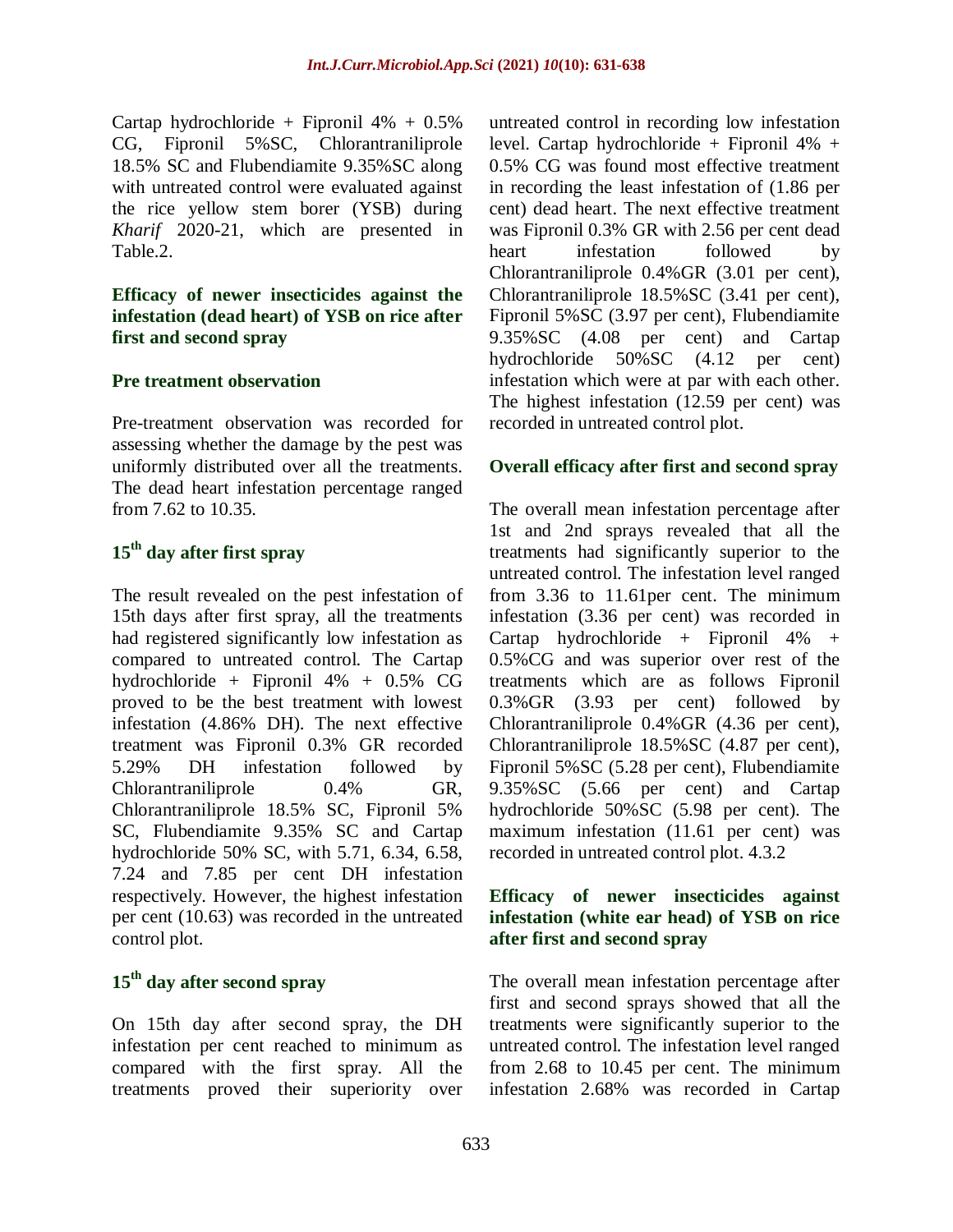hydrochloride + Fipronil  $4\%$  + 0.5% CG and was superior over rest of the treatments which were as follows Fipronil 0.3%GR (3.21%) followed by Chlorantraniliprole 0.4%GR (3.48 %), Fipronil 5%SC (3.66%), Chlorantraniliprole 18.5%SC (4.21%), Flubendiamite 9.35%SC (4.57%) and Cartap hydrochloride 50%SC (4.88%). However, the maximum (10.45%) infestation was recorded in untreated plot.

## **Cost assessment of different treatments against Yellow stem borer on rice during**  *Kharif* **2020-21.**

A perusal of results represented in Table 4.7 revealed that all the treatments recorded higher grain yield of rice over untreated control. Cartap hydrochloride + Fipronil 4% + 0.5%CG proved to be the best and obtained highest yield (50.70 q/ha) followed by Fipronil 0.3%GR (45.75 q/ha). Fipronil 5%SC

(42.45 q/ha) was the next level best treatment followed by Chlorantraniliprole 18.5%SC (41.85), Flubendiamite 39.35%SC (40.95 q/ha), Chlorantraniliprole 0.4%GR (40.80 q/ha) and Cartap hydrochloride 50%SP (38.40  $q/ha$ ). Whereas, the lower yield (36.65  $q/ha$ ) gained from control plot

The net return amount of different insecticidal treatments applied for the management of YSB also showed that the highest was obtained in Cartap hydrochloride + Fipronil  $4\% + 0.5\% \text{CG}$  (Rs. 61120.44/ha) followed by Fipronil 0.3%GR (Rs. 41863.76/ha), Fipronil 5% SC (Rs. 26370.44/ha), Chlorantraniliprole 18.5% SC (Rs. 19868.24/ha), Flubendiamite 39.35%SC (Rs. 18367.68/ha), Chlorantraniliprole 0.4%GR (Rs. 14245.76/ha), whereas the minimum net profit (Rs. 6402.12/ha) was recorded in Cartap hydrochloride 50%SP.

## **Table.1** Details of the insecticides used for the experiment

| <b>S. No.</b>  | <b>Treatments</b>                 | <b>Trade Name &amp;</b><br><b>Formulations</b> | Dose ha <sup>-1</sup>      | <b>Chemical</b><br><b>Groups</b>                 |
|----------------|-----------------------------------|------------------------------------------------|----------------------------|--------------------------------------------------|
| <b>T1</b>      | Fipronil                          | Fiproper 0.3% GR                               | 15kg                       | Phenyl pyrazoles                                 |
| T2             | Chlorantraniliprole               | Ferterra 0.4% GR                               | $12Kg$ ha <sup>-1</sup>    | Anthralinic<br>Diamides                          |
| T <sub>3</sub> | Cartap hydrochloride              | Carrox-50 50%SP                                | $1$ Kg ha <sup>-1</sup>    | Nereistoxin<br>analoques                         |
| <b>T4</b>      | Cartap hydrochloride+<br>Fipronil | Exotica<br>$4\% + 0.5\% \text{CG}$             | $20$ Kg ha <sup>-1</sup>   | Nereistoxin<br>analogues $+$<br>Phenyl pyrazoles |
| T <sub>5</sub> | Fipronil                          | Fiproper 5% SC                                 | $1000$ ml ha <sup>-1</sup> | Phenyl pyrazoles                                 |
| <b>T6</b>      | Chlorantraniliprole               | Cosko 18.5% SC                                 | $150$ ml ha <sup>-1</sup>  | Anthralinic<br>Diamides                          |
| T <sub>7</sub> | Flubendiamite                     | Fame 39.35% SC                                 | $150$ ml ha <sup>-1</sup>  | Phthalic acid<br>diamide                         |
| T <sub>8</sub> | Control                           |                                                |                            |                                                  |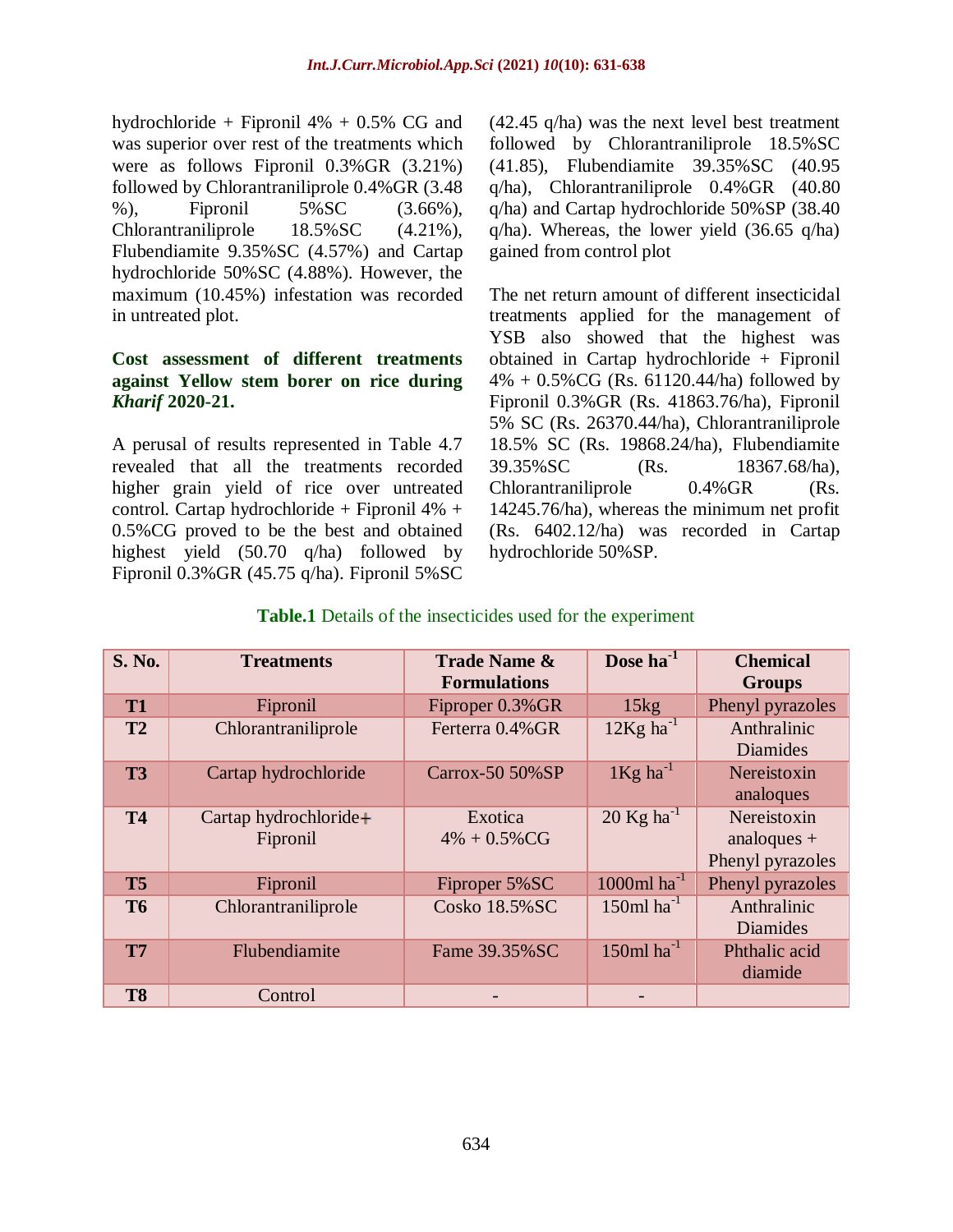| S.<br>N <sub>o</sub> | <b>Treatments</b>                                     | <b>Trade</b><br><b>Name</b> | Dose/ha         | Mean infestation $(\% )$ |                                  |                                              | <b>Overall</b><br>mean | DH $(%)$<br>reduction | <b>Overall</b><br>mean | WE(%)<br>reduction |
|----------------------|-------------------------------------------------------|-----------------------------|-----------------|--------------------------|----------------------------------|----------------------------------------------|------------------------|-----------------------|------------------------|--------------------|
|                      |                                                       |                             |                 | <b>Pre</b><br>treatment  | $15th$ day<br>after 1st<br>spray | $15th$ day<br>after 2 <sup>nd</sup><br>spray | infestation<br>(DH)    | over<br>control       | infection<br>(WE)      | over<br>control    |
| $T_1$                | Fipronil 0.3% GR                                      | Fiproper                    | $15 \text{ kg}$ | 7.62<br>$(15.95)^*$      | 5.29<br>(13.27)                  | 2.56<br>(9.18)                               | 3.93                   | 66.19                 | 3.21                   | 69.33              |
| T <sub>2</sub>       | Chlorantraniliprole<br>0.4% GR                        | Ferterra                    | 12 kg           | 8.65<br>(17.05)          | 5.71<br>(13.78)                  | 3.01<br>(9.92)                               | 4.36                   | 62.47                 | 3.48                   | 66.73              |
| $T_3$                | Cartap hydrochloride<br>50% SC                        | Carrox-<br>50               | $1 \text{ kg}$  | 9.79<br>(18.19)          | 7.85<br>(16.22)                  | 4.12<br>(11.59)                              | 5.98                   | 48.46                 | 4.88                   | 53.31              |
| T <sub>4</sub>       | Cartap hydrochloride<br>+ Fipronil $4\%$ + 0.5%<br>CG | Exotica                     | $20 \text{ kg}$ | 8.05<br>(16.42)          | 4.86<br>(12.65)                  | 1.86<br>(7.64)                               | 3.36                   | 71.07                 | 2.68                   | 74.38              |
| $T_5$                | Fipronil 5% SC                                        | Fiproper                    | 1000ml          | 9.52<br>(17.96)          | 6.58<br>(14.54)                  | 3.97<br>(11.36)                              | 5.28                   | 58.01                 | 3.66                   | 64.94              |
| $T_6$                | Chlorantraniliprole<br>18.5% SC                       | Cosko                       | 150ml           | 10.35<br>(18.74)         | 6.34<br>(14.83)                  | 3.41<br>(10.61)                              | 4.87                   | 54.91                 | 4.21                   | 59.74              |
| T <sub>7</sub>       | Flubendiamite 9.35%<br>SC                             | Fame                        | 150ml           | 9.75<br>(18.19)          | 7.24<br>(15.54)                  | 4.08<br>(11.49)                              | 5.66                   | 51.22                 | 4.57                   | 56.31              |
| $T_8$                | Control                                               |                             |                 | 8.90<br>(17.33)          | 10.63<br>(19.01)                 | 12.59<br>(20.76)                             | 11.61                  | 0.00                  | 10.45                  | 0.00               |
|                      | $SEm(\pm)$                                            |                             |                 |                          | 0.57                             | 0.72                                         |                        |                       |                        |                    |
|                      | $CD (P=0.05)$                                         |                             |                 | <b>NS</b>                | 1.73                             | 2.29                                         |                        |                       |                        |                    |
|                      | CV(%)                                                 |                             |                 |                          | 6.54                             | 10.71                                        |                        |                       |                        |                    |

**Table.2** Efficacy of newer insecticides against yellow stem borer on rice during *Kharif* 2020-21

\*The data are parenthesis in angular transformed value, (DH) Head heart, (WE) White ear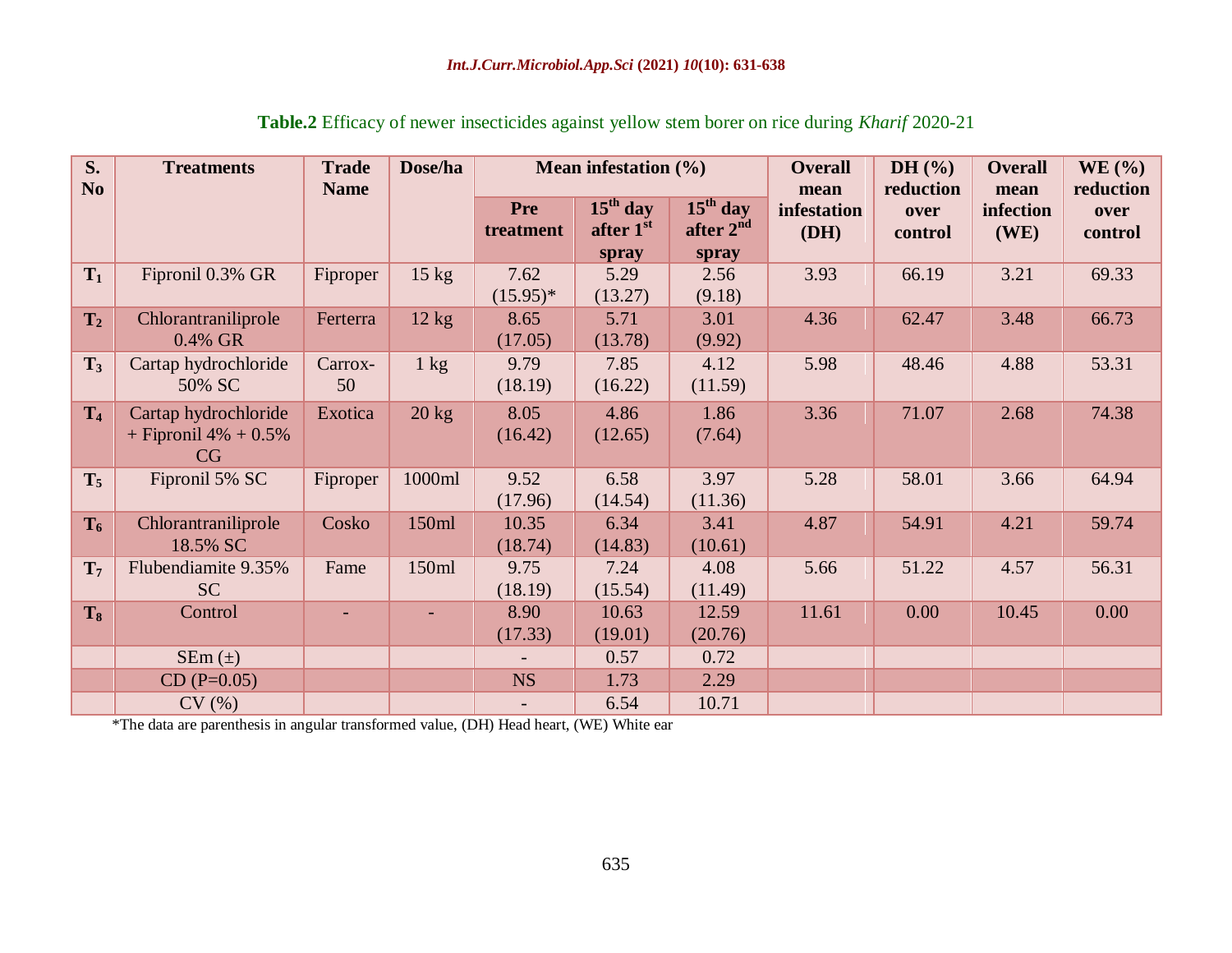| S.<br>N <sub>o</sub> | <b>Name of treatment</b>                              | Dose/ha                  | Yield<br>(q/ha) | (%)<br><b>Yield</b><br>over<br>control | <b>Additional</b><br>yield<br>(Rs/ha) | Cost of<br>treatment<br>including<br>labour charge<br>(Rs/ha) | <b>Net</b><br>return<br>(Rs/ha) | <b>Benefit Cost Ratio</b> |
|----------------------|-------------------------------------------------------|--------------------------|-----------------|----------------------------------------|---------------------------------------|---------------------------------------------------------------|---------------------------------|---------------------------|
| $T_1$                | Fipronil 0.3% GR                                      | $15 \text{ kg}$          | 45.75           | 24.82                                  | 46363.76                              | 4500                                                          | 41863.76                        | 1:9.30                    |
| T <sub>2</sub>       | Chlorantraniliprole<br>0.4% GR                        | $12 \text{ kg}$          | 40.80           | 11.32                                  | 21145.76                              | 6900                                                          | 14245.76                        | 1:2.06                    |
| $T_3$                | Cartap hydrochloride<br>50% SP                        | $1 \text{ kg}$           | 38.40           | 5.59                                   | 10442.12                              | 4040                                                          | 6402.12                         | 1:1.58                    |
| T <sub>4</sub>       | Cartap hydrochloride<br>+ Fipronil $4\%$ + 0.5%<br>CG | $20 \text{ kg}$          | 50.70           | 38.33                                  | 71600.44                              | 10480                                                         | 61120.44                        | 1:5.83                    |
| $T_5$                | Fipronil 5% SC                                        | 1000ml                   | 42.45           | 15.83                                  | 34651.4                               | 3200                                                          | 26370.44                        | 1:8.24                    |
| $T_6$                | Chlorantraniliprole<br>18.5% SC                       | 150ml                    | 41.85           | 14.18                                  | 26488.24                              | 6620                                                          | 19868.24                        | 1:3.00                    |
| $T_7$                | Flubendiamite 9.35%<br><b>SC</b>                      | 150ml                    | 40.95           | 11.76                                  | 42310.2                               | 3600                                                          | 18367.68                        | 1:5.10                    |
| $T_8$                | Control                                               | $\overline{\phantom{0}}$ | 36.65           |                                        |                                       |                                                               |                                 |                           |

## **Table.3** Cost assessment ratios among different insecticidal treatments against YSB on rice during *Kharif* 2020-21.

Labour rate per day = Rs. 300/labour (2 labour required for spraying in ha<sup>-1</sup>/day), Price of paddy Rs. 1868/q

## **Fig.1** Efficacy of newer insecticides against infestation of yellow stem borer on rice during *Kharif* 2020-21

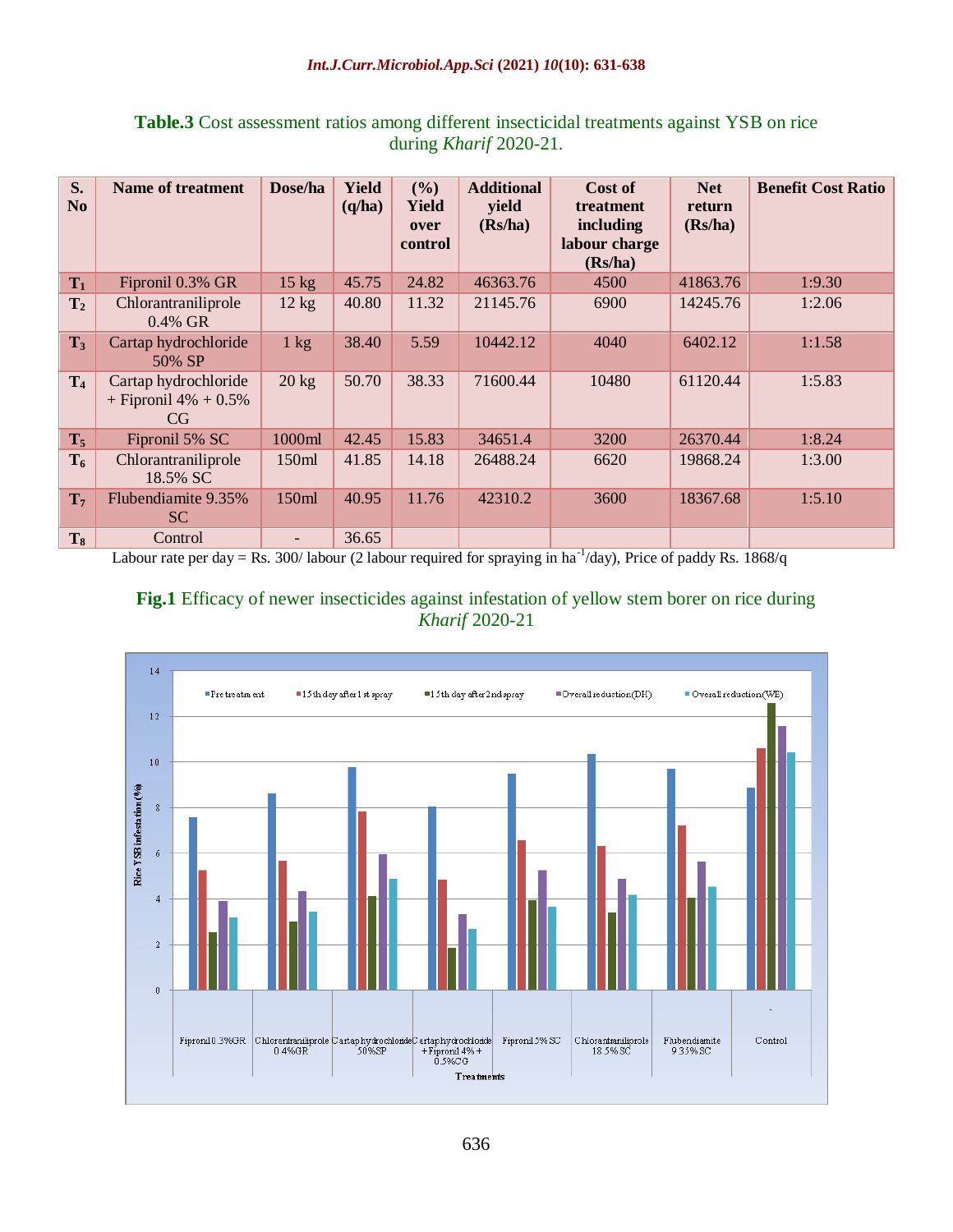Likewise Fipronil 0.3%GR was high with Benefit Cost Ratio of (1:9.30) followed by Fipronil 5%SC (1:8.24), Cartap hydrochloride + Fipronil 4% + 0.5%CG (1:5.83), Flubendiamite 39.35%SC (1:5.10), Chlorantraniliprole 18.5%SC (1:3.00) and Chlorantraniliprole 0.4%GR (1:2.06), while Cartap hydrochloride 50%SP was recorded with least Benefit Cost Ratio (1:1.58).

The current findings are supported by Yadav and Gupta (2020) who reported that the Fipronil 5%SC was reduced the dead heart of rice after first dose of insecticide application and it also reduced the white ear heads of rice after second dose of insecticide application at 3, 10 and 15 days, respectively.

Similarly, supported by the work of Mondal and Chakraborty (2016), they found that the new molecule of Fipronil showed the maximum reduction of 56.28% DH and 65.27% WH over control after 35 days of spraying, while, Dursban had reduced 30.01% DH and 40.27% WH. Chormule *et al.,* (2014) also reported that the infestation of rice stem borer was effectively checked due to spray of Fipronil 5 SC @ 30 g a.i./ha and proved to be most effective treatment (4.08 per cent). The next best treatment was Flubendiamide 480 SC @ 30 g a.i./ha, Indoxacarb 14.5 SC @ 30 g a.i./ha, Cartap hydrochloride 50 SP @ 375 g a.i./ha, Lambda cyhalothrin 5 EC @ 25 g a.i./ha and Imidacloprid 17.8 SL @ 25 g a.i./ha. Biopesticides viz. *M. Anisopliae,* Bt. It has been shown to be comparatively least successful.

Pallavi *et al.*, (2018) recorded the new molecules of Chlorantraniliprole 0.4 GR and Flubendiamide 480 SC was proved very effective in recording lowest per cent infestation on rice against yellow stem borer, whereas Acephate 95 SG, Lambda-cyhalothrin 4.9 CS and Fipronil 0.3 GR were recorded lowest damage compared to standard check chlorpyriphos 20 EC.

However, the current finding showed that the Fipronil 0.3%GR had best reduction of YSB infestation after Cartap hydrochloride + Fipronil  $4\%$  +  $0.5\%$ CG, and Chlorantraniliprole 0.4%GR was found second level best treatment

## **References**

- Khanjani, M. 2006. Crop pests of Iran. Buali Sina University Press. Pp. 717
- Dinesh, G. K., Ramesh, P. T., Chitra, N. and Sugumaran, M. P. 2018. Ecology of birds and insects in organic and conventional (In-organic) rice ecosystem. International Journal of Current Microbiology and Applied Sciences, **7**(4): 1769-1779.
- Food and Agriculture Organization (FAO), FAOSTAT, 2004, (Fide: http: //www. faostat.fao.org/site/339/default.aspx.).
- Bhumireddy, S., Simon, S. and Nagar, S. 2018. Seasonal incidence of rice leaf folder, *Cnaphalocrocis medinlis* (Guen) in Allahabad region. Journal of Pharmacognosy and phytochemistry, 7(4); 2528-2530.
- Yarasi, B, Sadumpati, V., Immanni, C. P., Vudem, D. R. and Khareedu, V. R. 2008. Transgenic rice expressing *Allium sativum* leaf agglutinin (ASAL) exhibits high-level resistance against major sap sucking pests. BMC Plant Biology 8(1): 102-115.
- Mondal, I. H. and Chakraborty, K. 2016. Relative efficiency of some selected insecticide formulations on yellow stem borer, *Scirpophaga incertulas*  (walk.) In rice field at Murshidabad, West Bengal, India. Journal of Entomology and Zoology Studies 2016; 4(6): 471-477.
- Dhaliwal, G. S., Jindal, V. and Dhawan, A. K. 2010. Insect pest problems and crop losses: changing trends. Indian Journal of Ecology, 37(1): 1-7.